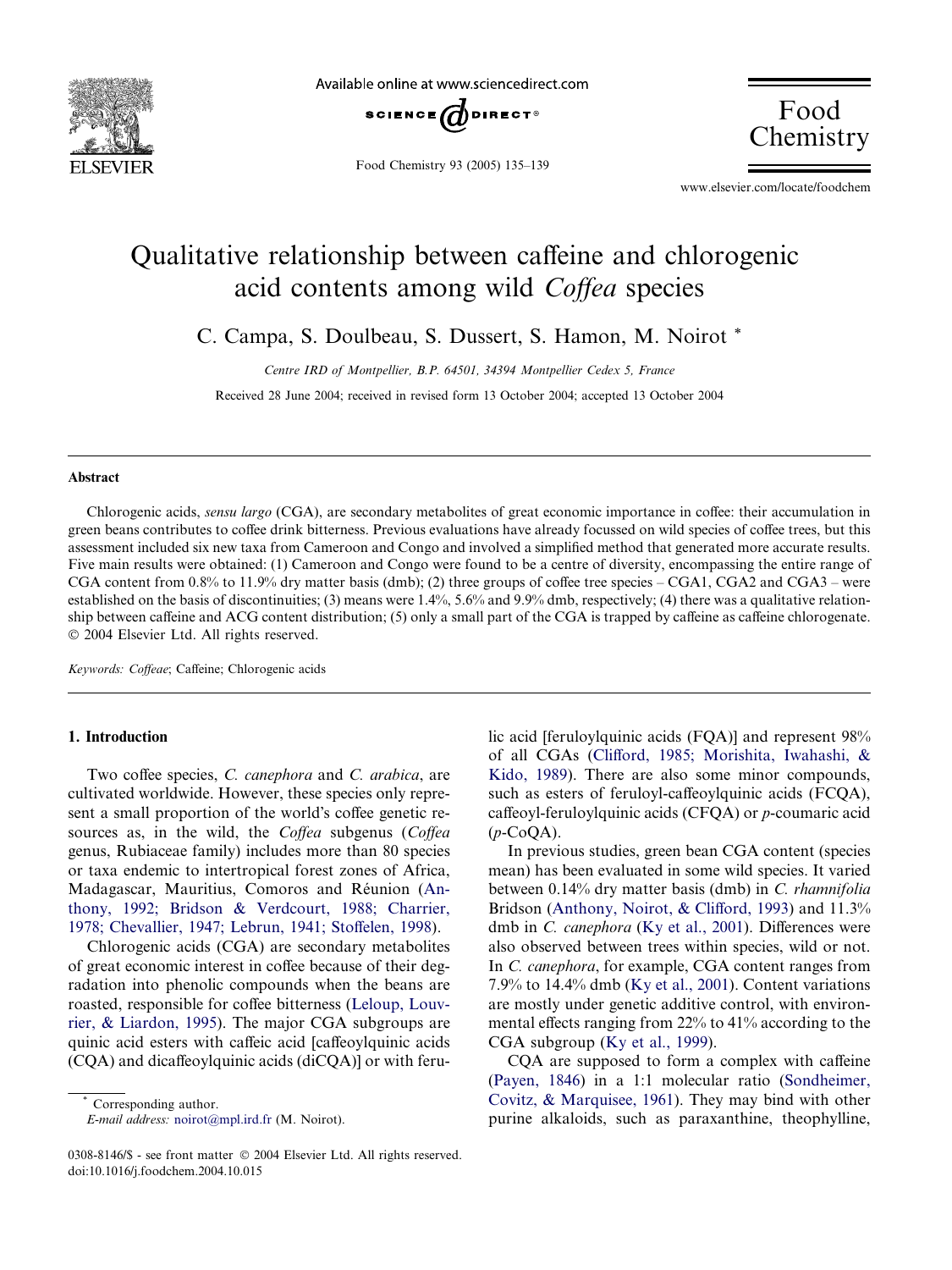theobromine or theacrine [\(Kappeler, Baumann, & Gre](#page-4-0)[utert, 1987\)](#page-4-0). Complexes are also formed, but at a lower rate, with CQA precursors such as quinic or caffeic acids ([Horman & Viani, 1972\)](#page-4-0). All of these compound combinations could explain the close correlation observed between CGA and caffeine contents within the subgenus Coffea [\(Anthony et al., 1993](#page-4-0)).

In this paper, we present a biochemical evaluation of CGA content in a panel of wild Coffea genetic resources, including 15 species and six new taxa that have not yet been botanically described. Similar to variations noted in caffeine content [\(Campa, Doulbeau, Dussert, Hamon,](#page-4-0) [& Noirot, in press](#page-4-0)), our study highlighted a discontinuous distribution of CGA content and enabled us to define five qualitative classes in the caffeine-CGA relationship.

#### 2. Material and methods

#### 2.1. Plant material

The 15 species and six new taxa are field-maintained at the IRD coffee breeding station of Man (Côte-d'Ivoire). All species are diploid ( $2n = 2x = 22$ ). Table 1 gives the geographical origin of the species and taxa. Each species or taxon was represented by four accessions.

#### 2.2. Sample preparation

Coffee cherries were harvested at full maturity and depulped using the wet processing method. After desiccation on silica gel, 50 green beans per tree were frozen in liquid nitrogen before crushing in a ball mill (Dan-

Table 1 Geographical origin of the species and taxa

| Species and taxa      | Geographical origin       |
|-----------------------|---------------------------|
| C. brevipes           | Cameroon                  |
| C. canephora          | Côte d'Ivoire             |
| C. congensis          | Congo Democratic Republic |
| C. eugenioides        | Kenya                     |
| C. heterocalyx        | Cameroon                  |
| C. humblotiana        | Comores                   |
| C. humilis            | Côte d'Ivoire             |
| C. kapakata           | Angola                    |
| C. liberica dewevrei  | Central African Republic  |
| C. liberica liberica  | Côte d'Ivoire             |
| C. pocsii             | Tanzania                  |
| C. pseudozanguebariae | Kenya                     |
| C. racemosa           | Tanzania                  |
| C. salvatrix          | Tanzania                  |
| C. stenophylla        | Côte d'Ivoire             |
| C. sp. Bakossi        | Cameroon                  |
| C. sp. Congo          | Congo Democratic Republic |
| C. sp. Koto           | Cameroon                  |
| C. sp. Ngongo 2       | Congo Democratic Republic |
| C. sp. Moloundou      | Congo Democratic Republic |
| C. sp. N'koumbala     | Cameroon                  |

goumill) for 2 min. The fine powder was split into six samples, three to estimate the water content and three for extraction and analysis.

### 2.3. Extraction and HPLC analysis

CGAs were extracted using a slightly modified version of the method of [Ky et al. \(1999\)](#page-4-0). To 50 ml conical tubes (Falcon) containing the powdered sample (50 mg) and sodium bisulfite (50 mg), 50 ml of methanol/water (70/30 v/v) were added. Tubes were then shaken overnight at 4  $\degree$ C in darkness on a stirring table at 125 rpm. After 18 h, the organic extracts were treated with Carrez reagents  $(50 \text{ µl}$  each). After centrifugation (1500 rpm, 2 min), extracts were filtered (0.2  $\mu$ m poresize filter) and directly analysed by HPLC.

Analyses were carried out on an HPLC system (Waters), consisting of a LiChrospher 100 RP-18 (5  $\mu$ m) column (250 mm  $\times$  4 mm, Merck), a C<sub>18</sub> guard column and a photodiode-array detector (Waters 996). The elution system  $(0.8 \text{ ml min}^{-1})$  involved two filtered  $(0.2 \text{ µm})$ pore-size filter), degassed and sonicated (Ney, 300 ultrasonik) solvents, namely solvent A (phosphoric acid, 2 mM, pH 2.7) and solvent B (methanol). The gradient was: 0 min, 25% solvent B; 0–30 min, 100% solvent B, linear; 30–33 min, 100% solvent B, isocratic; 33–38 min, 25% solvent B, linear; 38–50 min, 25% solvent B, isocratic. The calibration curve was plotted using three replicate points for a standard solution (5-CQA, Fluka) at 10, 20, 30 and  $40 \text{ mgl}^{-1}$ . Identification and quantification of 3-, 4-, and 5-feruloylquinic acids (FQA), 3- and 4-/5-caffeoylquinic acid (CQA) and 3,4-, 3,5- and 4,5-dicaffeoylquinic acids were done at room temperature at 325 nm by comparison with standard, according to the technique of [Ky, Noirot,](#page-4-0) [and Hamon \(1997\)](#page-4-0). CGA content was calculated by adding the nine isomer contents. Compound content was expressed as a percentage of dry matter (% dmb).

#### 2.4. Statistical analysis

All results were analysed using the Statistica software package (5.1 Version, 1997, for Microsoft Windows).

Each tree was characterized by its mean CGA content and the previously evaluated mean caffeine content ([Campa et al., in press](#page-4-0)). Statistical analysis only concerned the between-species variation, which was tested using a one-way ANOVA.

#### 3. Results and discussion

# 3.1. Diversity in CGA content

CGA content, evaluated for the 21 species or taxa, ranged from 0.8% dmb in C. sp. Bakossi to 11.9% dmb in  $C$ . sp. N'koumbala [\(Table 2\)](#page-2-0).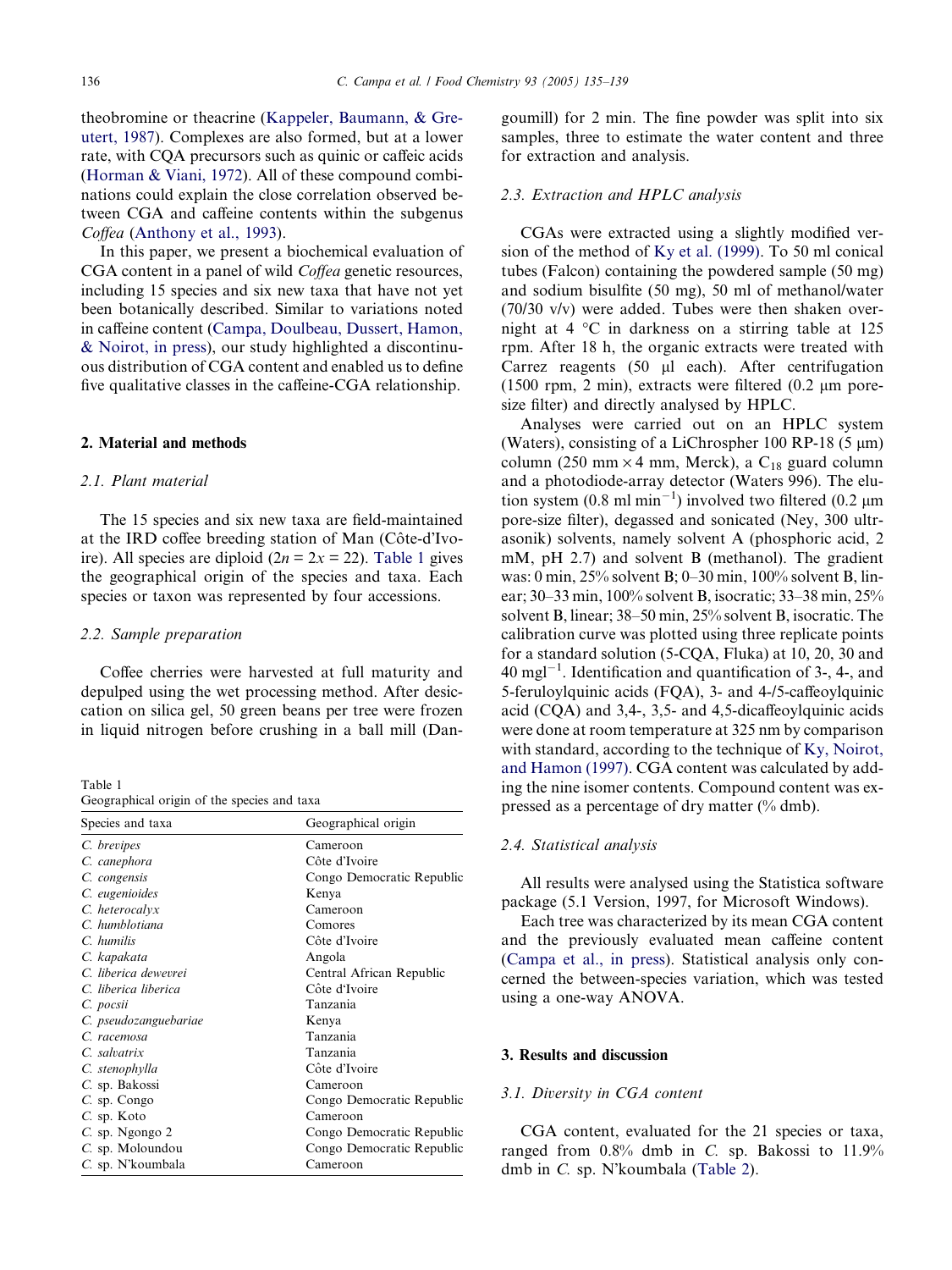<span id="page-2-0"></span>Table 2

Mean chlorogenic acid (CGA) and caffeine (CAF) contents for different coffee species (expressed in percent of dry matter) and their class membership according to Newmann and Keuls test

| Species or taxa       | CGA   |               | CAF <sup>a</sup> |               | Classes |                  |
|-----------------------|-------|---------------|------------------|---------------|---------|------------------|
|                       | Mean  | Range         | Mean             | Range         | CGA     | CAF <sup>a</sup> |
| C. sp. Bakossi        | 0.79  | $0.61 - 1.05$ | 0.00             | $0.00 - 0.03$ | CGA1    | CAF1             |
| C. humblotiana        | 1.00  | $0.90 - 1.09$ | 0.00             | $0.00 - 0.01$ | CGA1    | CAF1             |
| C. pseudozanguebariae | 1.47  | $1.30 - 1.61$ | 0.00             | $0.00 - 0.00$ | CGA1    | CAF1             |
| C. salvatrix          | 2.18  | $1.74 - 3.00$ | 0.03             | $0.01 - 0.06$ | CGA1    | CAF1             |
| C. eugenioides        | 5.17  | $4.55 - 6.08$ | 0.51             | $0.44 - 0.60$ | CGA2    | CAF <sub>2</sub> |
| C. sp. Moloundou      | 5.55  | $5.40 - 5.73$ | 0.58             | $0.52 - 0.61$ | CGA2    | CAF <sub>2</sub> |
| C. racemosa           | 5.33  | $4.78 - 5.57$ | 1.05             | $0.86 - 1.25$ | CGA2    | CAF3             |
| C. heterocalyx        | 6.25  | $6.11 - 6.52$ | 0.92             | $0.86 - 0.99$ | CGA2    | CAF3             |
| C. liberica Dewevrei  | 7.62  | $6.22 - 8.78$ | 0.94             | $0.81 - 1.10$ | CGA3    | CAF3             |
| C. liberica Koto      | 8.85  | $8.81 - 8.89$ | 1.31             | $0.91 - 1.70$ | CGA3    | CAF3             |
| C. liberica liberica  | 9.80  | $8.75 - 10.7$ | 1.24             | $1.12 - 1.39$ | CGA3    | CAF3             |
| C. congensis          | 8.44  | $8.15 - 8.77$ | 1.47             | $1.08 - 1.83$ | CGA3    | CAF3             |
| C. kapakata           | 9.71  | $8.84 - 10.7$ | 1.20             | $1.04 - 1.39$ | CGA3    | CAF3             |
| C. pocsii             | 10.65 | $9.77 - 11.5$ | 1.27             | $1.04 - 1.71$ | CGA3    | CAF3             |
| C. stenophylla        | 8.23  | $6.76 - 9.39$ | 2.27             | $2.05 - 2.43$ | CGA3    | CAF4             |
| C. humilis            | 8.65  | $7.87 - 10.3$ | 1.93             | $1.67 - 2.27$ | CGA3    | CAF4             |
| C. sp. Congo          | 9.26  | $7.65 - 10.3$ | 2.27             | $2.11 - 2.37$ | CGA3    | CAF4             |
| $C.$ sp. N'gongo $2$  | 10.77 | $10.1 - 11.3$ | 2.12             | $1.90 - 2.32$ | CGA3    | CAF4             |
| C. brevipes           | 11.12 | $10.4 - 12.3$ | 2.54             | $2.36 - 2.96$ | CGA3    | CAF4             |
| C. canephora          | 11.34 | $9.76 - 14.4$ | 2.64             | $1.51 - 3.33$ | CGA3    | CAF4             |
| C. sp. N'koumbala     | 11.90 | $11.1 - 12.7$ | 2.36             | 1.89-2.89     | CGA3    | CAF4             |

<sup>a</sup> Data from [Campa et al. \(in press\)](#page-4-0).

#### Table 3

Comparison of current data with the [Anthony](#page-4-0)s (1992) results for 14 species or taxa

| Species or taxa       | Current data | Anthony et al. |  |
|-----------------------|--------------|----------------|--|
| C. canephora          | 11.3         | 7.81           |  |
| C. brevipes           | 11.1         | 6.41           |  |
| C. sp. Nkoumbala      | 11.9         | 8.73           |  |
| C. pocsii             | 10.7         | 7.92           |  |
| C. liberica liberica  | 9.80         | 748            |  |
| C. humilis            | 8.60         | 6.16           |  |
| C. congensis          | 8.40         | 7.66           |  |
| C. stenophylla        | 8.20         | 7.12           |  |
| C. liberica Dewevrei  | 7.60         | 7.68           |  |
| C. sp. Moloundou      | 5.60         | 4.65           |  |
| C. racemosa           | 5.50         | 5.40           |  |
| C. eugenioides        | 5.20         | 5.12           |  |
| $C.$ salvatrix        | 2.20         | 1.96           |  |
| C. pseudozanguebariae | 1.50         | 1.25           |  |

Data are expressed in percentage of dry matter (dmb).

CGA has already been biochemically evaluated by [Anthony et al. \(1993\)](#page-4-0). Fourteen species were common to those assessed in our study, so the CGA content results were compared (Table 3). A discrepancy was noted for species with high CGA content. For example, our evaluations in C. canephora, C. brevipes and C. sp. Nkoumbala were 44.7%, 73.2% and 36.3% higher, respectively. Nevertheless, there was a linear regression between the old  $(X)$  and new  $(Y)$  data  $[(r = 0.915;$  $p < 0.001$ :  $Y = 1.347X - 0.52$ . Consequently, the discrepancy cannot be attributed to a sampling difference. According to the relationship, there was a mean gain

of about 35% in the new data. This increase in extraction yield may be attributed to our use of the procedure of [Ky et al. \(1997\)](#page-4-0).

The CGA bean content range differed between eastern, central and western Africa. The lowest range was recorded in western Africa, where CGA varied from 8.6% in C. liberica subsp. liberica to 11.3% in C. canephora. In eastern Africa, CGA content varied from 1.5% in C. pseudozanguebariae to 10.7% dmb in C. pocsii. The range was similar in central Africa (Central African Republic, Congo, Cameroon), where CGA content ranged from  $0.8\%$  in C. sp. Bakossi to  $11.9\%$  in C. sp. Nkoumbala. Two features characterised central Africa: (1) with the highest range, it appeared to be a centre of diversity for CGA content as already noted with respect to caffeine content ([Campa et al., in press](#page-4-0)); (2) two yet undescribed taxa had the most extreme CGA contents, thus highlighting the interest of collecting them for breeding purposes.

## 3.2. Species classes according to CGA content

According to the Newman and Keuls test, two discontinuities split the CGA content range into three classes ([Fig. 1](#page-3-0)). The first class (CGA1) consisted of four species with low CGA content (mean 1.4% dmb). Its range (0.8–2.2% dmb) showed significant interspecific differences. The second class (CGA2) included four species. Its CGA content ranged from 5.2% to 6.3% dmb, with a mean of 5.6% dmb. The third class (CGA3) con-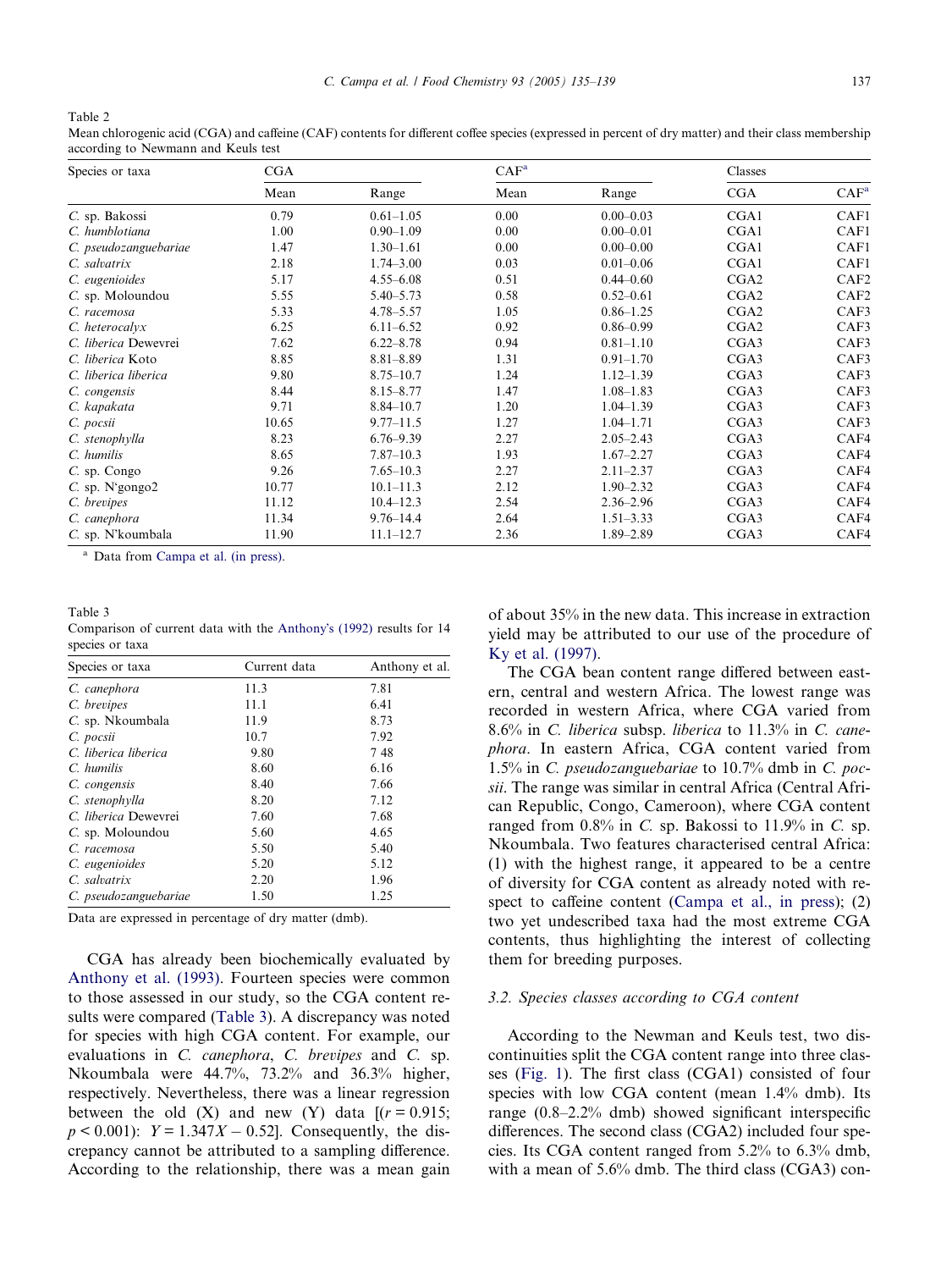<span id="page-3-0"></span>

Fig. 1. Within-subgenera Coffea clusters for CGA contents (expressed in % dmb). Brackets indicate Newmann and Keuls test results.

sisted of 13 species with high CGA content (mean 9.8% dmb). As in CGA1, its range (7.6–11.9% dmb) showed significant between-species variations, but with a large overlap.

On the basis of the chromatographic profiles, [Clif](#page-4-0)[ford, Williams, and Bridson \(1989\)](#page-4-0) defined three groups – group 1, group 2 and group 3 – which correspond to CGA2, CGA3 and CGA1, respectively. Only two small pseudo-differences were noticed between both studies, but they have a great impact at the taxonomic level. The first concerns C. sessiliflora. For a long time, C. pocsii Bridson was considered as belonging to C. sessiliflora. In our biochemical analysis, C. pocsii Bridson belongs to CGA3, whereas C. sessiliflora would belong to CGA2 according to [Clifford et al. \(1989\).](#page-4-0) This confirms C. pocsii Bridson as a new species. The second pseudodifference concerns C. stenophylla. For this species, biochemical heterogeneity was emphasized, corresponding to two distinct populations of Côte-d'Ivoire (Western and Eastern) and associated with morphological variation ([Clifford et al., 1989](#page-4-0)). According to these authors, the Western population would belong to CGA3, whereas the Eastern one had to be included in CGA2. Note that in our case, results concerned the Western population. Consequently, there is a strong similarity between the C. sessiliflora C. pocsii taxonomic situation and the Western–Eastern one observed in C. stenophylla. Such similarity underlines the interest of using CGA chromatographic profiles as one criterion for taxonomic studies.

Clustering has also been documented for caffeine content, using the same species and four classes (CAF1 to CAF4) defined [\(Campa et al., in press](#page-4-0)). As with caffeine clustering, four main differences appeared for CGA: (1) no groups showed only trace quantities of CGA; (2) there were between-species differences within groups; (3) the discriminating power (between-group variance/ within-group variance) was lower, due to the lower genetic contribution to the phenotypic variance, i.e., 78% in CGA vs. 94% in caffeine ([Barre et al., 1998; Ky](#page-4-0) [et al., 1999](#page-4-0)), and (4) the group means did not evolve according to multiplicative effects. In fact, the mean determined for CGA2 (5.3% dmb) was between CGA1 (1.4% dmb) and CGA3 (9.8% dmb).

#### 3.3. Relationship between CGA and caffeine contents

When taking the interspecific relationship between CGA and caffeine [\(Anthony et al., 1993\)](#page-4-0) and the existence of caffeine chlorogenate [\(Payen, 1846](#page-4-0)) into account, a qualitative relationship would be expected, due to the discontinuous distribution in CGA and caffeine contents. Hence, the relationship between the four caffeine classes (CAF1 to CAF4) and the three CGA classes could be tested ([Table 4\)](#page-4-0). Among the twelve theoretical possibilities, only five groups were highlighted. The G1 group (CGA1–CAF1) included the four species belonging to CGA1 and CAF1 (C. salvatrix, C. pseudozanguebariae, C. humblotiana and C. sp. Bakossi) and was characterised by trace amounts of caffeine and a mean CGA content of 1.4% dmb. The existence of this group indicates that CGA can be accumulated in beans without being bound to caffeine. The G2 group (CAF2– CGA2) was formed by only two species (C. eugenioides and C. sp. Moloundou) and showed, on average, about 0.55% dmb of caffeine and 5.4% dmb of CGA. If all caffeine is trapped by CGA,  $1\%$ <sup>1</sup> dmb of CGA would be present as caffeine chlorogenate and 4.4% dmb (81.5% of total CGA) as caffeine-free CGA (we called it free-CGA<sup>2</sup>). The free-CGA content was threefold higher than for G1. The G3 group (CAF3–CGA2) was characterised, on average, by 1.0% dmb of caffeine and 5.9% dmb of CGA. It also included two species (C. heterocalyx and C. racemosa) and differed mainly from G2 by a twofold higher caffeine content. In this group, 1.8% dmb of CGA would bind to caffeine. Then, 4.1% dmb of CGA would be caffeine-free. This value represented 69.5% of the total CGA. The G4 group (CAF3– CGA3) characterised, on average, by 1.2% dmb of caf-

 $<sup>1</sup>$  A 1:1 molecular ratio is equivalent to a CAF/CGA content ratio</sup> of about 0.55. <sup>2</sup> Free in regards to caffeine. It could be bound to other compounds.